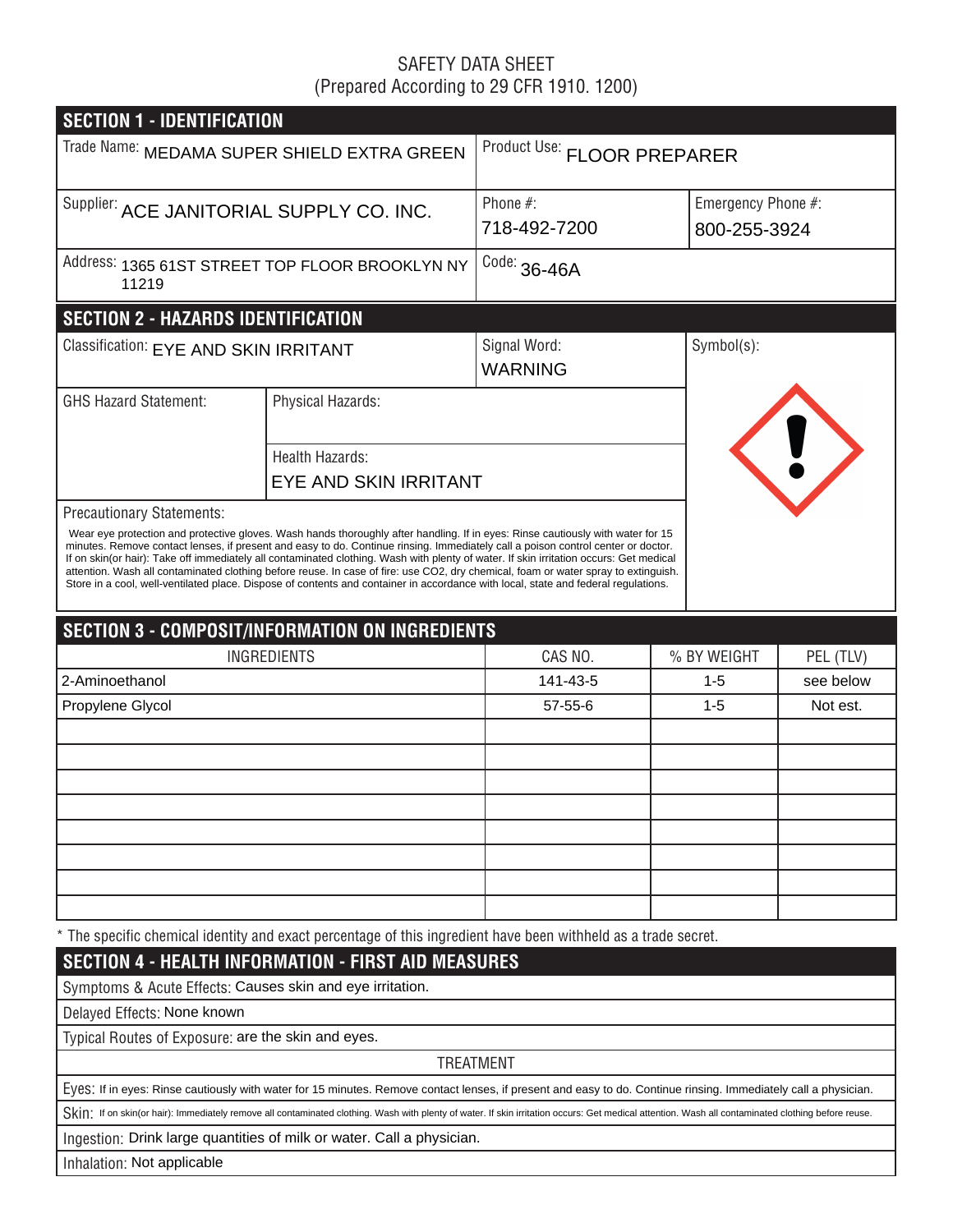# SECTION 5 - FIRE-FIGHTING MEASURES

Flash Point: none to boiling **Notable 2018** Lower Explosive Limit: Not available Not available Not available

Extinguishing Techniques: In case of fire: use CO2, dry chemical, foam, water spray to extinguish.

Equipment: Do not enter any confined fire-spaces without protective clothing and self-contained air supply.

Chemical Hazards from Fire: Carbon monoxide and unidentified organic gases may occur during incomplete combustion.

Precautions for Fire Fighters: Cool fire exposed containers.

### SECTION 6 - ACCIDENTAL RELEASE MEASURES

Steps to be Taken: SMALL AMOUNTS - Absorb with suitable absorbent. LARGE AMOUNTS - Absorb with suitable absorbent, then shovel into appropriately labeled containers.

Cleanup Procedures: Contain with absorbent material and dispose of in accordance with federal, state and local requirements.

# SECTION 7 - HANDLING AND STORAGE

Precautions to be Take in Handling & Storage: Store in a cool, well-ventilated place.

Incompatibility: Strong oxidizers

| SECTION 8 - EXPOSURE CONTROLS/PERSONAL PROTECTION |                       |                                                    |  |  |  |  |
|---------------------------------------------------|-----------------------|----------------------------------------------------|--|--|--|--|
| INGREDIENTS:                                      |                       | <b>EXPOSURE LIMITS</b>                             |  |  |  |  |
| 2-Aminoethanol 141-43-5                           |                       | 3 ppm TWA (ACGIH); 3 ppm TWA (OSHA)                |  |  |  |  |
|                                                   |                       |                                                    |  |  |  |  |
|                                                   |                       |                                                    |  |  |  |  |
|                                                   |                       |                                                    |  |  |  |  |
|                                                   |                       |                                                    |  |  |  |  |
|                                                   |                       |                                                    |  |  |  |  |
| Eye Protection: $ v $                             | Protective Gloves:  ✔ | Respiratory Protection:                            |  |  |  |  |
| <b>Ventilation Requirements</b>                   | Local Exaust:         | Mechanical: $ v $<br>Room Ventilation is Adequate: |  |  |  |  |

| <b>SECTION 9 - PHYSICAL AND CHEMICAL PROPERTIES</b> |                                          |  |                                                             |                                                       |                       |  |
|-----------------------------------------------------|------------------------------------------|--|-------------------------------------------------------------|-------------------------------------------------------|-----------------------|--|
| Appearance & Odor: Clear liquid, pleasant odor      |                                          |  | Flammable Limits: Upper: Not available Lower: Not available |                                                       |                       |  |
| Boiling Point (°F): Appx. 212                       | Specific Gravity (H20) (±0.005): 1.007   |  | pH $(\pm 0.5)$ 10.5                                         |                                                       |                       |  |
| Vapor Pressure (mm Hg) Not available                |                                          |  | Vapor Density (Air=1) Not available                         |                                                       |                       |  |
| Solubility in Water:<br>Complete                    | Insoluble                                |  | Emulsifiable (or Dispersible)                               |                                                       | Slightly (or Partial) |  |
| Evaporation Rate (vs H2O)                           | Faster                                   |  | Slower                                                      | About the Same                                        |                       |  |
| Flash Point (T.C.C.):<br>212 F                      | Odor Threshold: Not available            |  | Melting point/frozen point: Not available                   | Partition Coefficient: n-octanol/water: Not available |                       |  |
| Auto-Ignition Temperature: Not available            | Decomposition Temperature: Not available |  | Viscosity: Not available                                    |                                                       |                       |  |

| <b>SECTION 10 - STABILITY AND REACTIVITY</b>                                                                             |                                   |
|--------------------------------------------------------------------------------------------------------------------------|-----------------------------------|
| Stability: Stable                                                                                                        | Incompatibility: Strong oxidizers |
| Hazardous Decomposition Products: Carbon monoxide and unidentified organic gases may occur during incomplete combustion. |                                   |